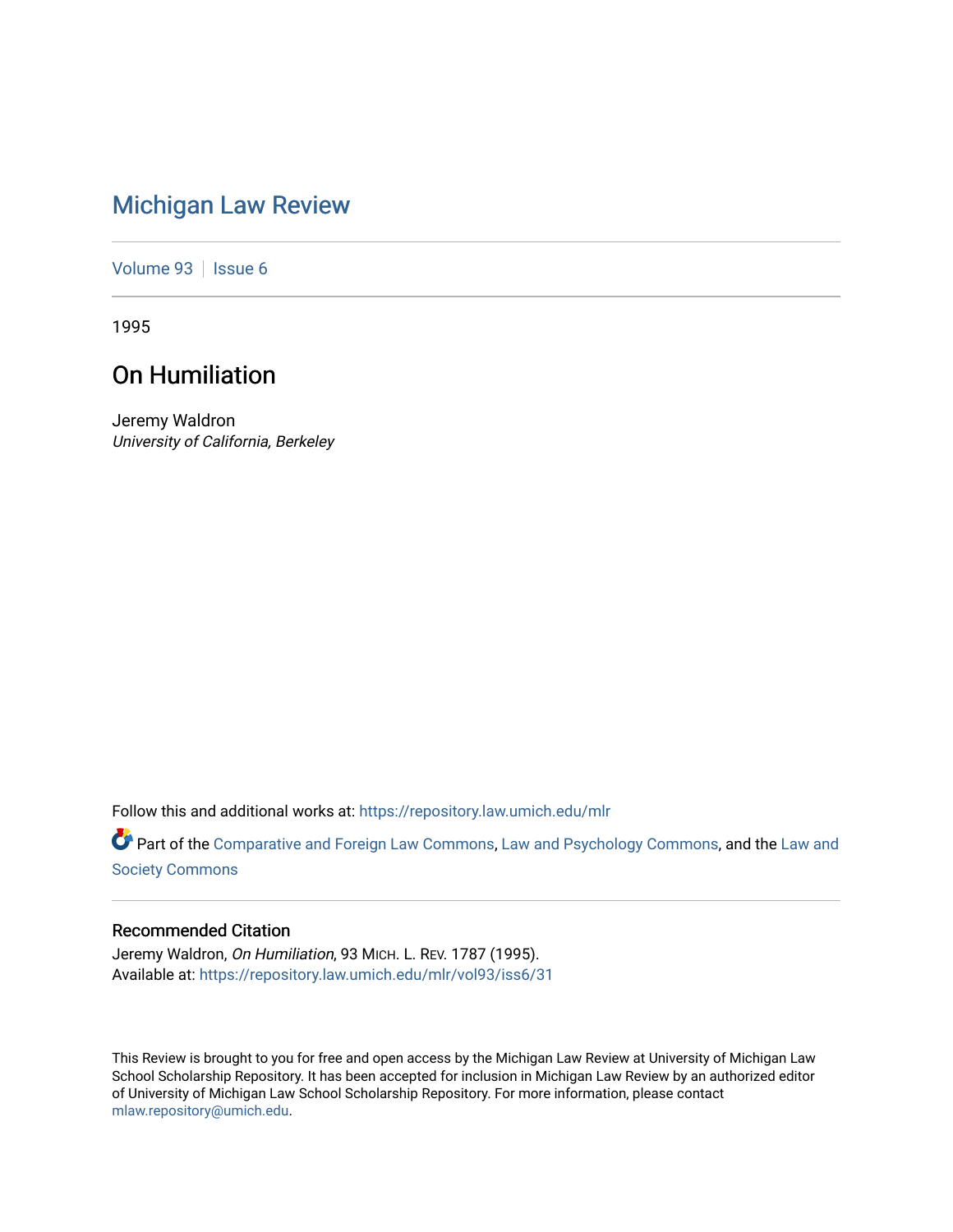### **ON HUMILIATION**

#### *Jeremy Waldron\**

HUMILIATION, AND OTHER ESSAYS ON HONOR, SOCIAL DISCOM-FORT, AND VIOLENCE. By *William Ian Miller.* Ithaca: Cornell University Press. 1993. Pp. xii, 270. \$25.

I

Though he teaches law at the University of Michigan, William Miller is a historian specializing in the saga literature of medieval Iceland. His earlier book was entitled *Bloodtaking and Peacemaking: Feud, Law, and Society in Saga Iceland.*<sup>1</sup> His new book, *Humiliation,* is a discussion of the way in which the themes of the saga literature bear on the world we study and inhabit as professors and practitioners of law.

At first glance, the world of *Bloodtaking and Peacemaking*  seems radically different from the peaceful order of a modem lawgovemed society. The saga world is a world of violence and vengeance, insult and affront, envy and shame, status and gift: a world in which Nordic heroes confront one another aggressively not only in their warfare but also in their socializing, a world in which all conversation "hover[s] on the edge of insult" (p. 85) and thus on the edge of violence. It is a world in which life and limb are valued in inverse proportion to dignity: a leg may be hacked off casually in response to the slightest affront, and men who are exquisitely sensitive to others' opinions of them think nothing of killing another if his opinion does not tally with their own.

Of course, no sooner does one say that saga Iceland differs in these ways from our own world than one backs away from the observation, smiling foolishly. Is mayhem spurred by honor altogether unknown in the United States, one of the most violent industrialized societies on earth? How else are we to explain the fact that young men die in Los Angeles or New York for wearing the wrong colors in the wrong street?. How else can we describe the proliferation of drive-by shootings among gang members in an apparently unending cycle of affront and retaliation?

One of the aims of Professor Miller's new book is to show us that we are not as distant from the honor-ridden culture of the me-

<sup>\*</sup> Professor of Law and Philosophy, Jurisprudence and Social Policy Program, University of California, Berkeley. - Ed.

<sup>1.</sup> WILUAM IAN MilLER, BLOODTAKING AND PEACEMAKING: FEUD, LAW, AND SOCIETY IN SAGA ICELAND (1990).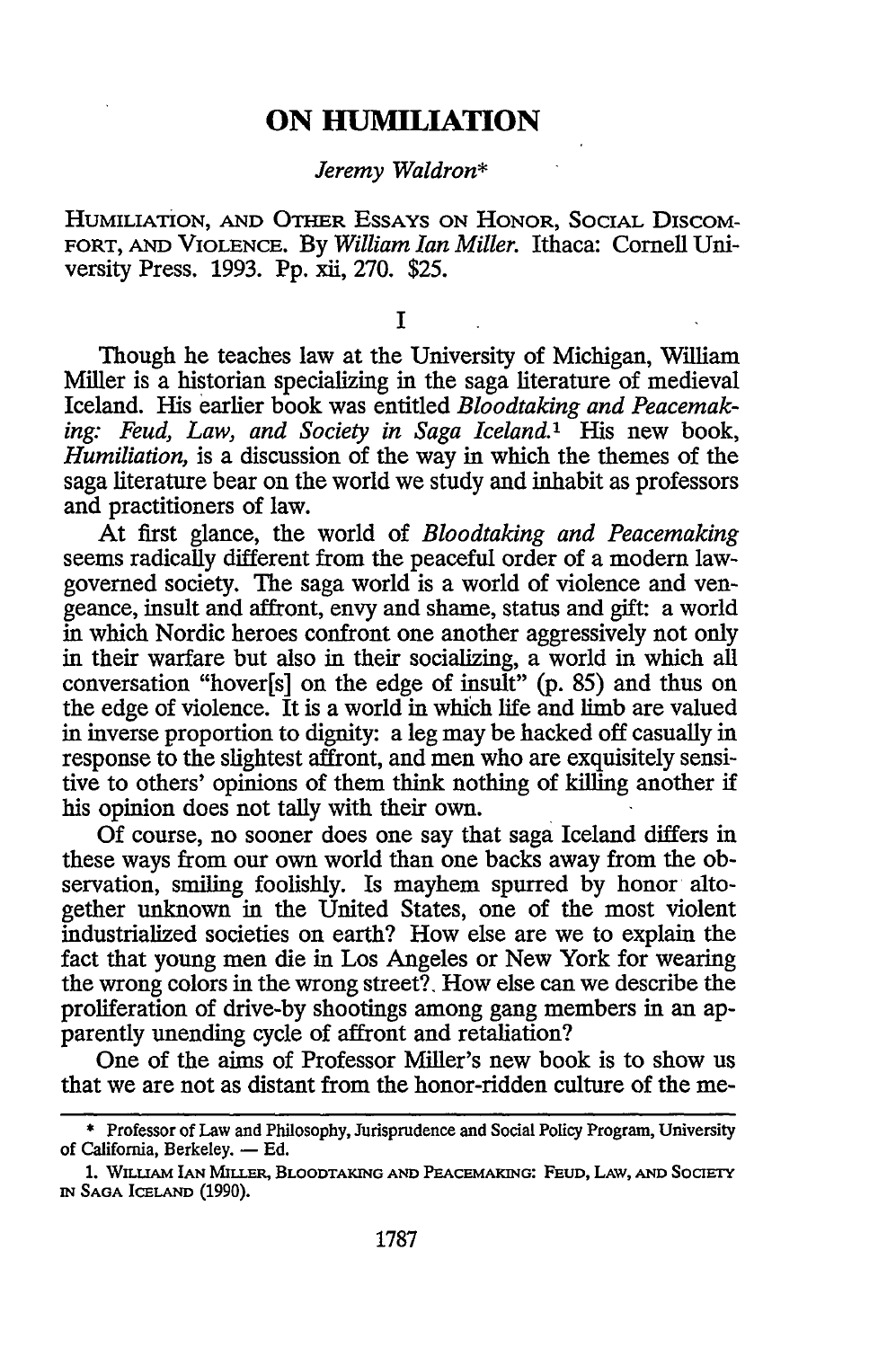#### 1788 *Michigan Law Review* [Vol. 93:1787

dieval sagas as we might think. He does not, however, locate the similarity between the saga world and modem America in the culture of drug dealers, Crips and Bloods, and assault weapons. Instead, he finds counterparts for Egil, a Viking warrior who seeks to kill a man for offering him an excessively valuable gift (pp. 15-16), and Gudrun, "who smiles and converses casually with the man who wipes his bloody spear on her sash right after he has killed her husband" (p. 95), in the placid streets of Ann Arbor, among middleclass professionals, politely attending one another's cocktail parties or reading groups. The dust jacket of *Humiliation* describes it as an "unsettling look at how ancient codes of honor figure in the social discomforts of everyday life." Those who do battle in Miller's contemporary sagas are pompous academics, fatuous sexual harassers, professors trying to talk dirty in working class bars, the hapless hosts of misbegotten dinner parties, and parents who have miscalculated the gift that their child should bring to another's birthday. In short, *Humiliation* is a book about *us*, its probable readers people who, though living in a violent country in a violent century, are perhaps least likely to think of themselves in those terms.<sup>2</sup>

II

Part of the reason for making *this* the comparison - rather than using the drive-by shootings, and so on  $-$  is that Miller is more interested in the *culture* of honor, shame, and humiliation than in the specifically violent form in which that culture manifests itself in the saga literature. The point of the book is not to show that we are as violent, in our own way, as the Vikings were, but rather to show that certain structures of interaction and meaning that are crucial to an understanding of the way people spoke, thought, and acted in the saga world also hold the key to much of the way in which we speak, think, and act in polite society.

All the same, Miller is unwilling to let the issue of violence drop entirely from his discussion. Chapter Two of the book is called "Getting a Fix on Violence" and raises familiar questions about the definition of violence: Can an insult be violent? What about a threat? Can violence exist in an omission as well as in the active infliction of harm? Is the law violent? Is there a distinction between violence and (legitimate) force? His discussion of these issues adds little to the extensive literature on the subject,<sup>3</sup> and I

<sup>2.</sup> Late in the book, Miller describes it as "the reflections of an academic on the psychology and sociology of certain social practices common to those who occupy comparable social niches." P. 198.

<sup>3.</sup> *See, e.g.,* JoHN HAruus, VIOLENCE AND REsP0Nsm1urr (1980); TED HoNDERICH, V1. OLENCE FOR EQUALITY: INQUIRIES JN POUTICAL PHILOSOPHY (1967); LJ. MACFARLANE, VIOLENCE AND THE STATE (1974); VIOLENCE, TERRORISM, AND JUSTICE (R.G. Frey & Christopher W. Morris eds., 1991); LAw's VIOLENCE (Austin Sarat & Thomas R. Kearns eds.,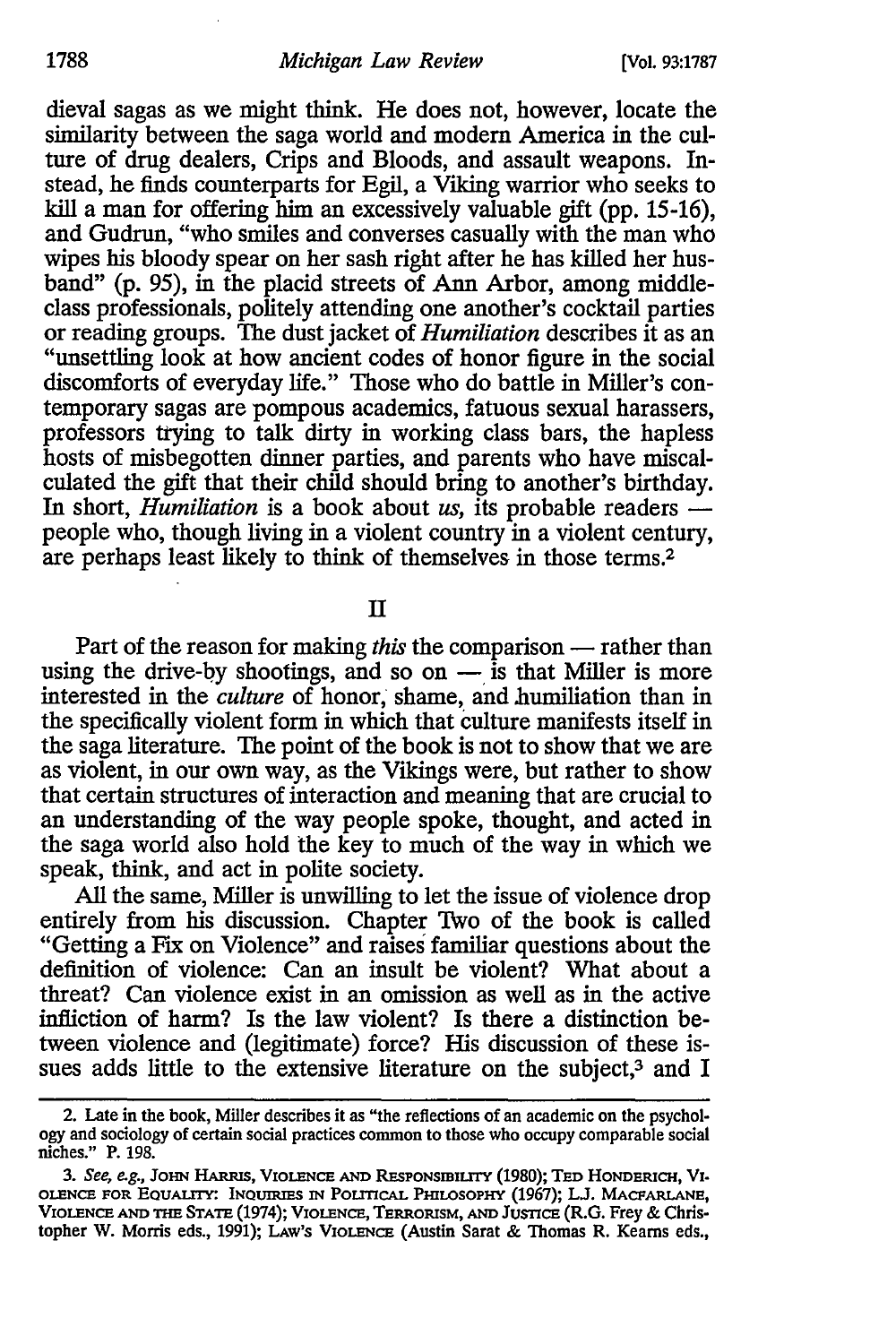found this the least convincing chapter in the book; certainly it is a distraction from the main line of analysis.

In his initial summary, Miller says that although violence is a contested category, the contestation tends to be at the margins: There is, he says, "an incontestable core to violence  $-$  when fist meets face — that shades by degrees into more and more contestable claims of violence in which political and normative agendas predominate" (pp. 7-8). Later, however, he describes the core of the concept as "boundary-breaking"  $(p. 65)$  — the violent person is one who violates boundaries - and he concedes that the boundaries whose breaking seems incontestably violent are themselves ambiguous and contestable  $(p. 60)$ . If this is so, then the image of a core of easy cases, "about which no sane person would dispute the appropriateness of the interaction being labeled violent" {p. 59), surrounded by a penumbra of hard cases will not do; contestation is present at the core as well. Now, there is nothing wrong with the idea of contestability-at-the-core, particularly for a concept that is, as Miller rightly observes, as fraught with social and political significance as "violence." But the discussion would have been clearer if the author had made explicit reference to the various models of conceptual indeterminacy that philosophers and political theorists have developed  $-$  persuasive definitions,<sup>4</sup> open texture,<sup>5</sup> essentially contested concepts,<sup>6</sup> among others<sup>7</sup> - as a framework for explicating the kinds of problems, that an analysis of violence involves.

Instead, the discussion just meanders along, exploring what Miller calls "the content of our intuitions about violence"  $(p. 55)$ : violence is not the same as coercion (p. 64); not all pain is violent, nor is all violence painful (pp. 66-67); face-to-face encounters seem more violent than the use of lethal technology from a distance (p. 69); omissions can be cruel but not violent  $(p. 70)$ ; violent females are considered more deviant than violent males (p. 73); and so on. There is nothing wrong with these musings, but they lead nowhere; no framework is provided for assessing them, and so they add little to the overall argument of the book.

The chapter is marred further by an unhelpful preoccupation with the issue of who decides  $-$  the victimizer, his victim, or the  $observer$  — when the violence of some encounter is called into

7. *See generally* Jeremy Waldron, *Vagueness in Law and Language: Some Philosophical Issues,* 82 CAL. L. REv. 509-40 (1994).

<sup>1992);</sup> Robert Paul Wolff, *Violence* and *the* Law, *in* THE RuLE OF LAw 54 (Robert Paul Wolff ed., 1971).

<sup>4.</sup> *See* C.L. Stevenson, *Persuasive Definitions,* 47 MIND (n.s.) 331 (1938).

*<sup>5.</sup>* Friedrich ·waismann, *Verifiability,* 19 PROCEEDINGS OF THE. AiusroTEUAN SOCIETY, SUPPLEMENT {1945); *see also* H.L.A. HART, THE CONCEPT OF LAW 121-32 (1961).

<sup>6.</sup> W.B. Gallie, *Essentially Contested Concepts*, 56 PROCEEDINGS OF THE ARISTOTELIAN SOCIETY (n.s.) 167 {1955-1956).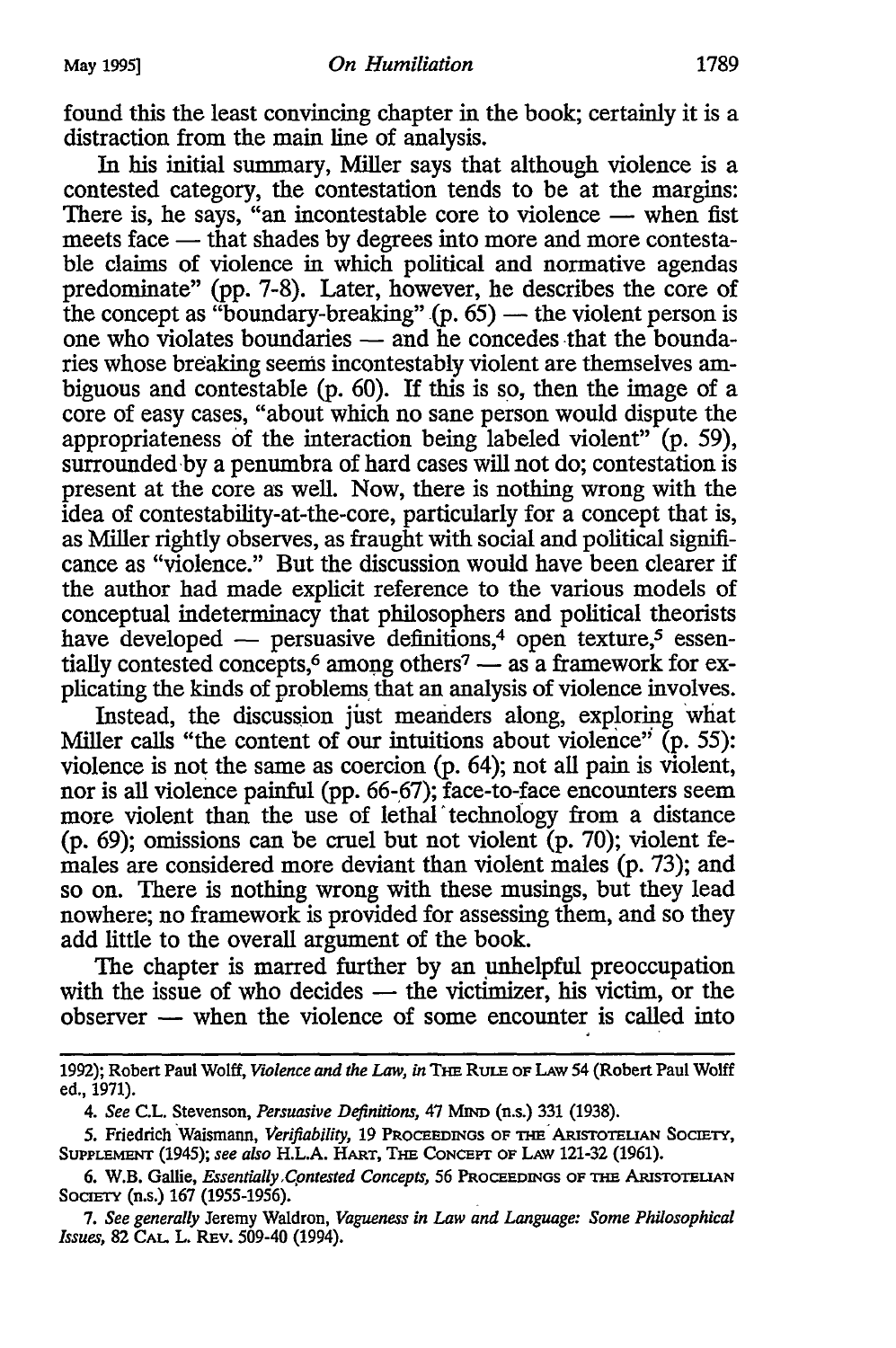1790 *Michigan Law Review* (Vol. 93:1787

question. Questions like "Who decides?" or "Whose perspective is privileged?" are interesting only when something specific turns on the characterization at issue, in other words only when somebody's verdict  $-$  "This encounter was (or was not) violent"  $-$  is supposed to have some particular effect in the world. Certainly, as Miller points out, the concept of violence is linked to that of legitimacy  $(p. 78)$ : to call a forceful political action violent is usually to condemn it as illegitimate, while to call it nonviolent is to attempt to surround it with some aura of Gandhi- or Martin Luther King-like sanctity. Evidently, however, one and the same action can be condemned as illegitimate by some and commended as legitimate by others; since the term "violence" clusters together a number of different characterizations and concerns, both sides may accurately be drawing attention to important features. The question "Who decides?" is worth asking only if society as a whole needs to take a stand on the issue so that some determinate consequence  $-$  a legal consequence, for example, or a political consequence like official willingness to enter into negotiations with a dissenting group  $-$  can accrue. Only under such circumstances do we need to ask: "Whose description is being accepted as society's characterization?"

III

Is our society more violent than medieval Iceland? Are the sagas of the American West more violent than those of the Nordic heroes? We are constantly tempted, Miller says, to make such cross-cultural or transhistorical comparisons:

[W]e seek to know whether it was better then or is better now, whether the grass is greener on the other side or whether there is no place like home. If answers to such questions are forthcoming, one of the chief criteria informing them will have to do with the relative quantity and quality of violence in the cultures  $\dots$  [p. 7]

Miller believes this temptation should be resisted. Despite his earlier talk of an "incontestable core" to the concept of violence — "fist meets face," and so on  $-$  he concedes at the end of Chapter Two that we simply do not have the conceptual equipment to enable us to make these comparisons. For not only are our own intuitions about violence "made up of inconsistent notions operating at different conceptual levels" (p. 90), but also

the concepts embodied in our word *violence* may not have lexical counterparts in the other culture[.] In other times the "violence problem" was not an easy conceptual dumping ground for everything ranging from sport to child abuse. Old Norse had no word that ran the semantic range of our *violence.* Nor for that matter does French *violence.* Many core French uses of the term would seem metaphorical, tendentious, or vastly extended in English. [p. 91]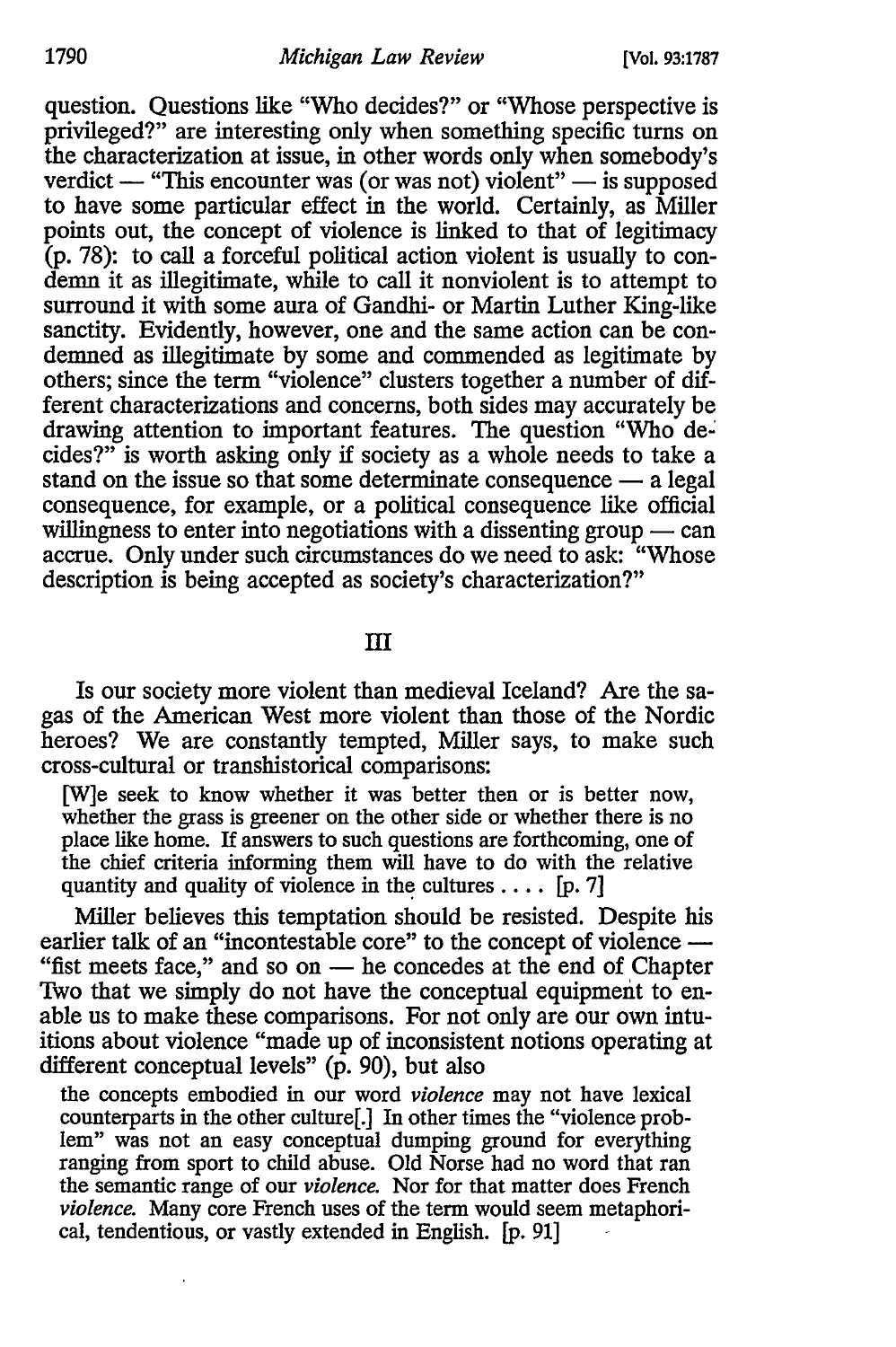On the other hand, if we were to retreat from the attempt to compare measurements of violence and to compare instead measurements of more easily operationalized phenomena like injury, fighting, coercion, or fear, we would beg important questions about why *these,* or some subset of them, are the appropriate dimensions for comparison. Security from fear, and the absence or suppression of physical combat may matter to us. But why should *our* concerns be the touchstone when we ask which would have been the better . society to live in? Why not instead, or at least also, ask: "What would it be like *for them* — with their particular concerns — to have to live in our society?"

To ask these questions is to see a deeper problem with such comparisons — deeper, that is, than the problems Miller points out. Why exactly is it worth asking questions like those at the end of the previous paragraph? What can possibly hang on our answer apart from a meaningless kind of self-congratulation? I ask myself constantly whether the United States is a better place to live in than New Zealand, for I might go back there some day. But for whom is it a practical question whether medieval Iceland is a better place to live in than the United States?

Here we come up against what Bernard Williams has called "the relativism of distance":<sup>8</sup>

[I]t matters whether the contrast of our outlook with another is one that makes a difference, whether a question has to be resolved about what life is going to be lived by one group or the other....

. . . Many outlooks that human beings have had are not real options for us now. The life of a Bronze Age chief or a medieval samurai are not real options for us: there is no way of living them. This is not to deny that reflection on those value systems might inspire some thoughts relevant to modem life, but there is no way of taking on those outlooks. Even utopian projects among a small band of enthusiasts could not reproduce *that* life.9

In this situation, evaluative judgments lose their practical content, and their deployment becomes moot. This happens, too, with complex concepts like "violence" that have a strong evaluative component; it happens whether the descriptive part of their meaning is determinate or indeterminate, translatable or culture-specific, contested or incontestable. We might as well be relativists about these comparisons. We might as well say that there is no right answer to the question "Which society  $-$  Iceland or modern Ann Arbor  $-$  is

9. *Id.* at 160-61.

<sup>8.</sup> BERNARD WILLIAMS, ETHICS AND THE LIMITS OF PHILOSOPHY 162 (1985).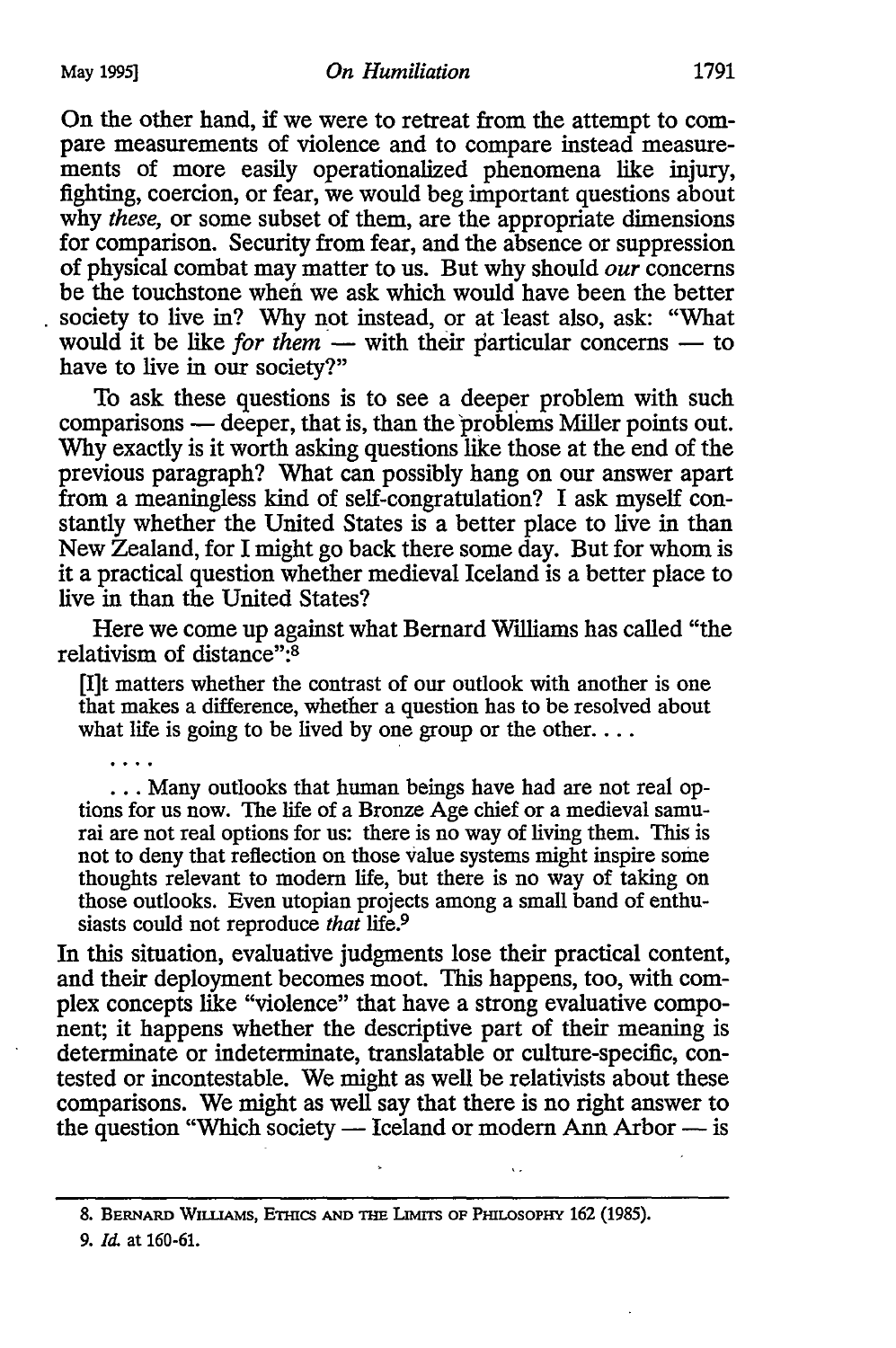better or less violent?" meaning mainly that there is no intelligible point to asking or attempting to answer the question.10

I should emphasize that this relativism applies only to the considerations canvassed in Miller's Chapter Two. It does not make the rest of his project inappropriate. We can often learn something about ourselves from the study of some past or distant society, even if the social form of that society is not comparable, for *practical*  purposes, to our own. The relativism of distance applies as much to the comparison between us and classical Athens as it does to the comparison between us and medieval Iceland; yet no one denies that we may learn many things by studying the politics and literature of ancient Greece. The dramas of Euripides, for instance, can teach us much that we need to know about love, accident, anxiety, vengeance, and degradation, and it can teach this to us even if *we*  do not put out our enemies' eyes with brooches or sacrifice their children to our gods, and even though the social forms in which these are intelligible actions are no longer real possibilities for us.11

I think, then, that Miller is absolutely right to insist that even if the violence of axe and spear is not for us the marker of when a social encounter threatens somebody's sense of self, still we can learn a lot by studying forms of interaction in another culture that are marked in exactly this way, and by pondering whether those forms have counterparts, marked in some other way, in the placid interactions of modem everyday life with which we are more immediately familiar. "What I want readers to come away with," Miller says at the end of the book, "is a sense of the social and psychological complexity of the most innocuous of our daily encounters" (p. 204). He also wants us at least to entertain the hypothesis that "the reason such simple interactions are fraught with danger"  $-$  or with what counts for us as danger - "is that we still feel the demands of something like honor very keenly" (p. 204). In this aim, I believe, he succeeds.

11. The reviewer has the task of commenting on the contemporary relevance of Euripides' *Hecuba* at an American Conservatory Theater production in San Francisco this summer.

<sup>10.</sup> Notice that the relativism of distance does not depend on the qualitative extent of similarity and difference. A nineteenth-century Maori warrior may be much more like a medieval Nordic hero than like a European colonist farmer. Yet for the Maori warrior's practical purposes, only the comparison with the latter is worth essaying: in the nineteenth century, the Maori cannot be or become a Viking, so there is no point to his considering whether the Viking way of life is better or worse than his own, quite similar, way of life. Or, to use another one of Williams's distinctions, the confrontation between two similars  $-$  the Maori way of life and the Viking way of life - is purely "notional"; whereas the confrontation between the Maori' way of life and the quite different European colonist way of life is a "real confrontation" that matters for purposes of choice and action. For "real" versus "notional" confrontation, see id. at 160.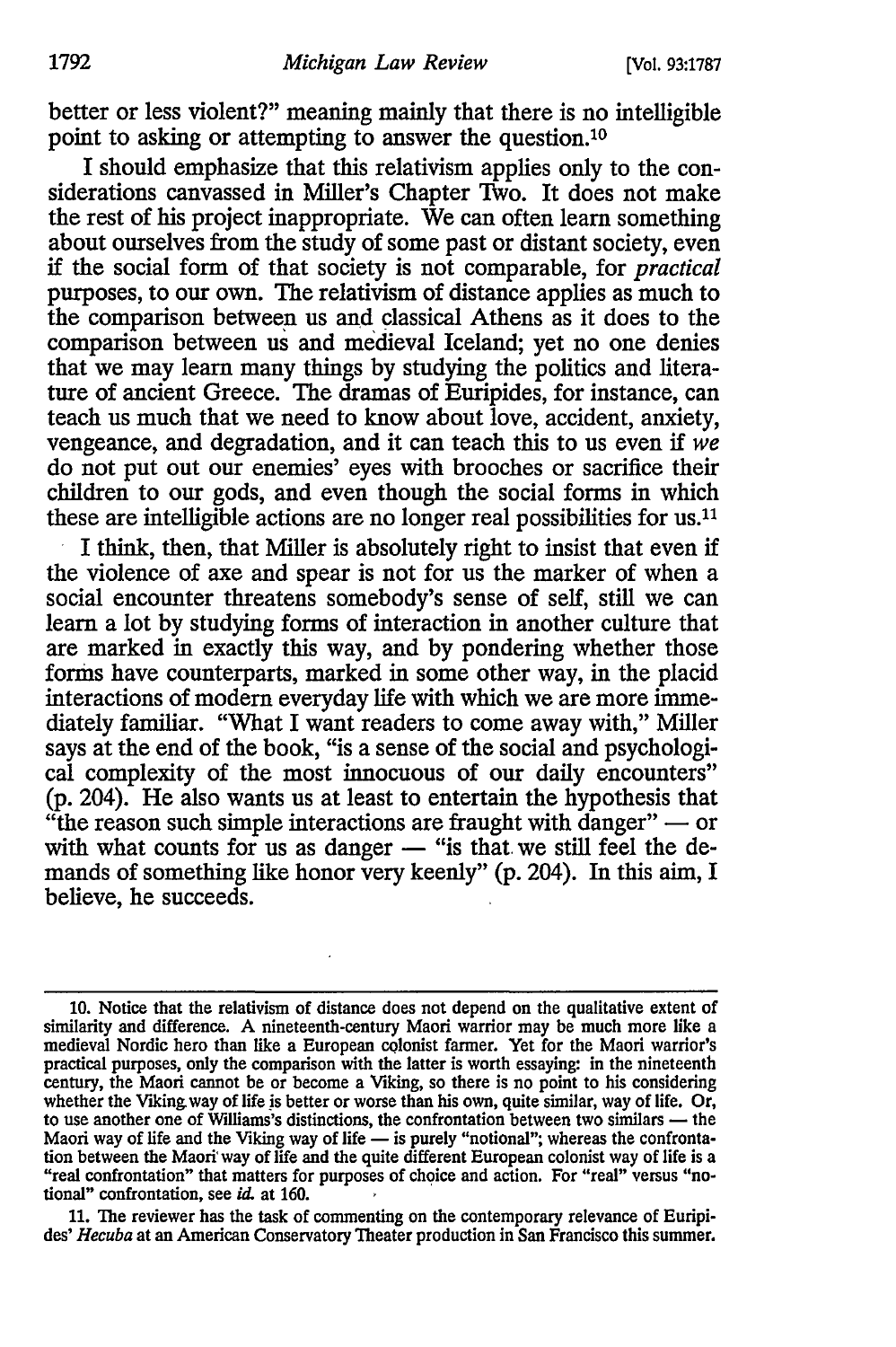The title of the book provides the key to Miller's analysis. In modem English, the word "humiliation" can refer to a feeling ("I don't feel ashamed, I feel humiliated") or to an action ("He was bugging me, so I decided to humiliate him"). Neither usage can be understood, Miller argues, without grasping first that humiliation has to do with a kind of social occurrence:  $12$  a person's relation to certain appearances that are key to his social identity, or that he has tried to make key to his social identity, and the sudden collapse or deflation of those appearances in the eyes of others whose acceptance of them is necessary, socially, for them to do their work.

Humiliation relates particularly to appearances regarded as appropriate to some ranked or valued social identity. As a professor of law, one bears and presents oneself in a certain way among those, such as one's students, who do not have that status; as a *wellknown* professor of law one would bear oneself in a slightly different way among other not-so-famous professors; as a law school dean one bears oneself differently still; and so on. Appearance here can mean anything from dress, demeanor, and vocabulary to styles of greeting, degrees of familiarity, and observance of conventions about the initiation, continuance, and conclusion of conversations. Humiliation happens when some aspect of this self-presentation slips, or when some real aspect of self is revealed that is at odds.or in tension with the identity being presented.

One can be humiliated when one fails to maintain the appearance appropriate to the rank or role that one in fact occupies. Much of Miller's discussion, however, relates not just to the slipping of appearances, but to the deflation of *pretension.* "Humiliation," he says, "is the consequence of trying to live up to what we have no right to" (p. 145; italics omitted). The' professor who behaves at an academic conference as though he were a well-known scholar may be humiliated when others fail to greet or recognize him (pp. 149- 51 ). Or someone who fancies himself to be sexually attractive may be humiliated when a group of young women laugh as his path crosses theirs (p. 139).

This sort of humiliation is the stuff of comedy; we delight in seeing through vanity or pretension, in imagining, from a safe distance, the almost desperate way in which an imposter struggles to maintain the appearance he has cultivated, and in seeing the effort come to nothing as the pretension collapses in·a moment of unequivocal deflation. Of course, the mirth is also part of the experience of humiliation, for now the humiliated person is exposed not merely as not the man he pretended to be (a famous scholar or a Don Juan),

<sup>12.</sup> Humiliation as "a social fact" is, in effect, "a quasi-juridical status." P. 196.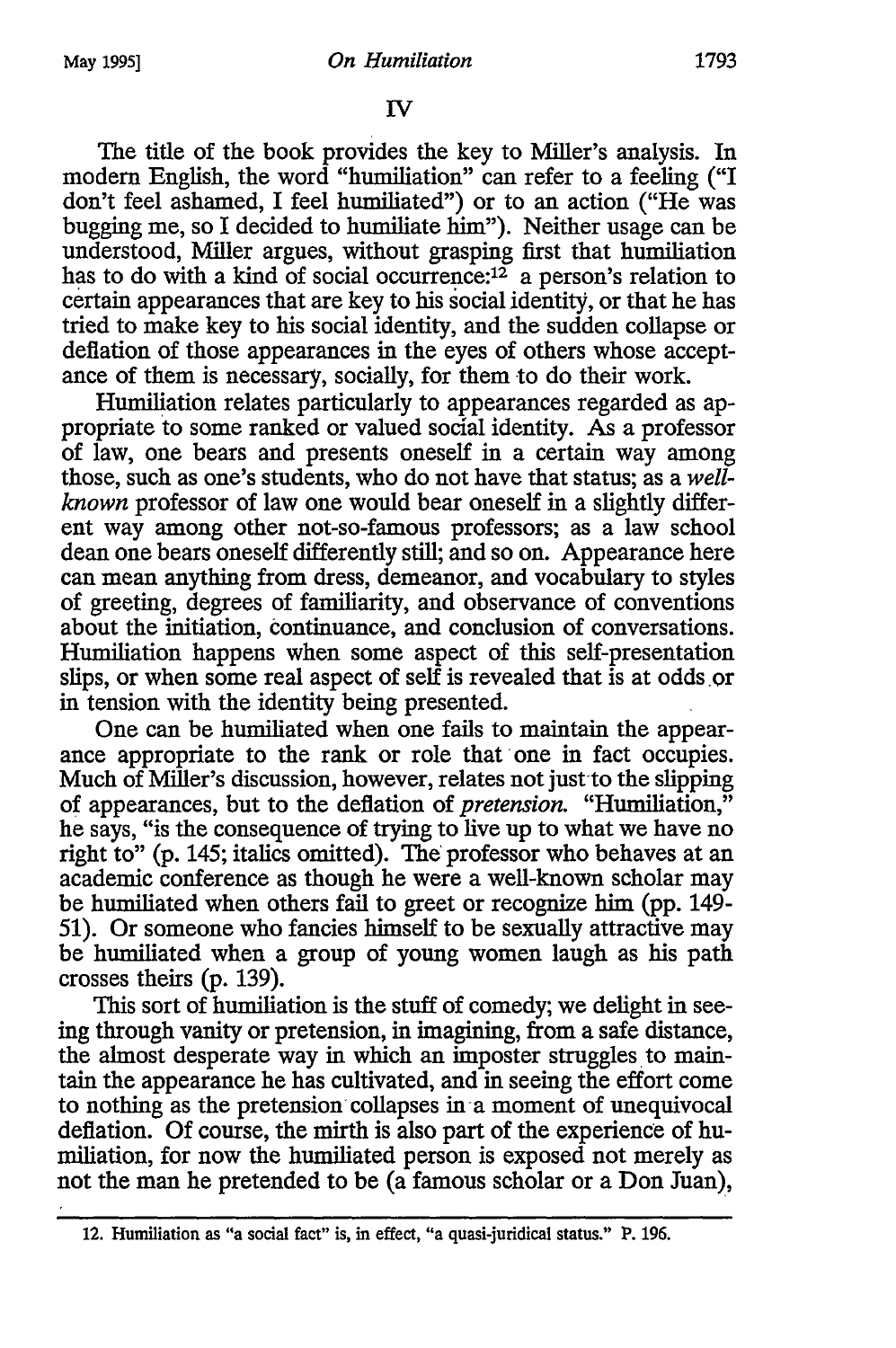and not merely as the man he pretended not to be (a little-known scholar, or a man who is sexually inconspicuous), but as an imposter, a pretender, the butt of ridicule, someone who has made a fool of himself (p. 144). That is the risk of pretension, the risk of ending up in the eyes of others with a status much lower than the status one found unsatisfying in the first place.

Miller believes that there is an important distinction between *humiliation* and *shame. 13* Humiliation has to do with the failure of the presentation of one's claim to a certain status or identity. But avoiding humiliation is only the beginning of the struggle for honorbased esteem. Honor is not only a matter of privilege; it is also a matter of performing certain tasks, acknowledging certain duties, observing certain limits, and living up to certain expectations. Shame is the state that a person gets into<sup>14</sup> when he fails to meet these demands. Among warriors, for example, cowardice or the failure to avenge a wrong done to one's kin are occasions for shame; among businessmen, bankruptcy might be the equivalent; among us academics, the occasions for shame are things like plagiarism, too many rejection slips, or, increasingly, sexual harassment of students.

I don't think Miller quite makes the case for a sharp differentiation between humiliation and shame, and *1* am not sure that he is really committed to it. For one thing, he speculates that the division of labor between shame and humiliation will tend to vary in part with the extent of hierarchy in a particular society:

One of the necessary conditions ... .for eventually conceptualizing a difference between shame and humiliation was social differentiation and hierarchy sufficient to give rise to epidemics of hypocrisy and social climbing. The comedy of pretension could play only a very small part in the heroic world because there was only one noteworthy ground of pretension: pretending to be courageous when one was really a coward. In a differentiated and hierarchical society the possibility of pretension grows geometrically. [pp. 198-99]

His suggestion seems rather to be that humiliation and shame may be different aspects of social discomfort rather than sharply discemable feelings or social situations. Still, he is right that we use the words in somewhat different spirits. To talk of someone as having been shamed, or as having acted shamefully, or to say that he ought to be ashamed of himself, is never funny. Shame is usually occasioned by some serious breach, and it is in itself a dark and serious

<sup>· 13.</sup> *See* pp. 117-24 (describing *shame).* 

<sup>14.</sup> I intend this phrase to be as ambiguous as it sounds. Like humiliation, shame is both a social situation  $-$  "a status with an almost juridical aspect"  $(p. 134)$   $-$  and a subjective emotional experience. I will discuss Miller's treatment of the specifically emotional side of these states in Part VII of this review.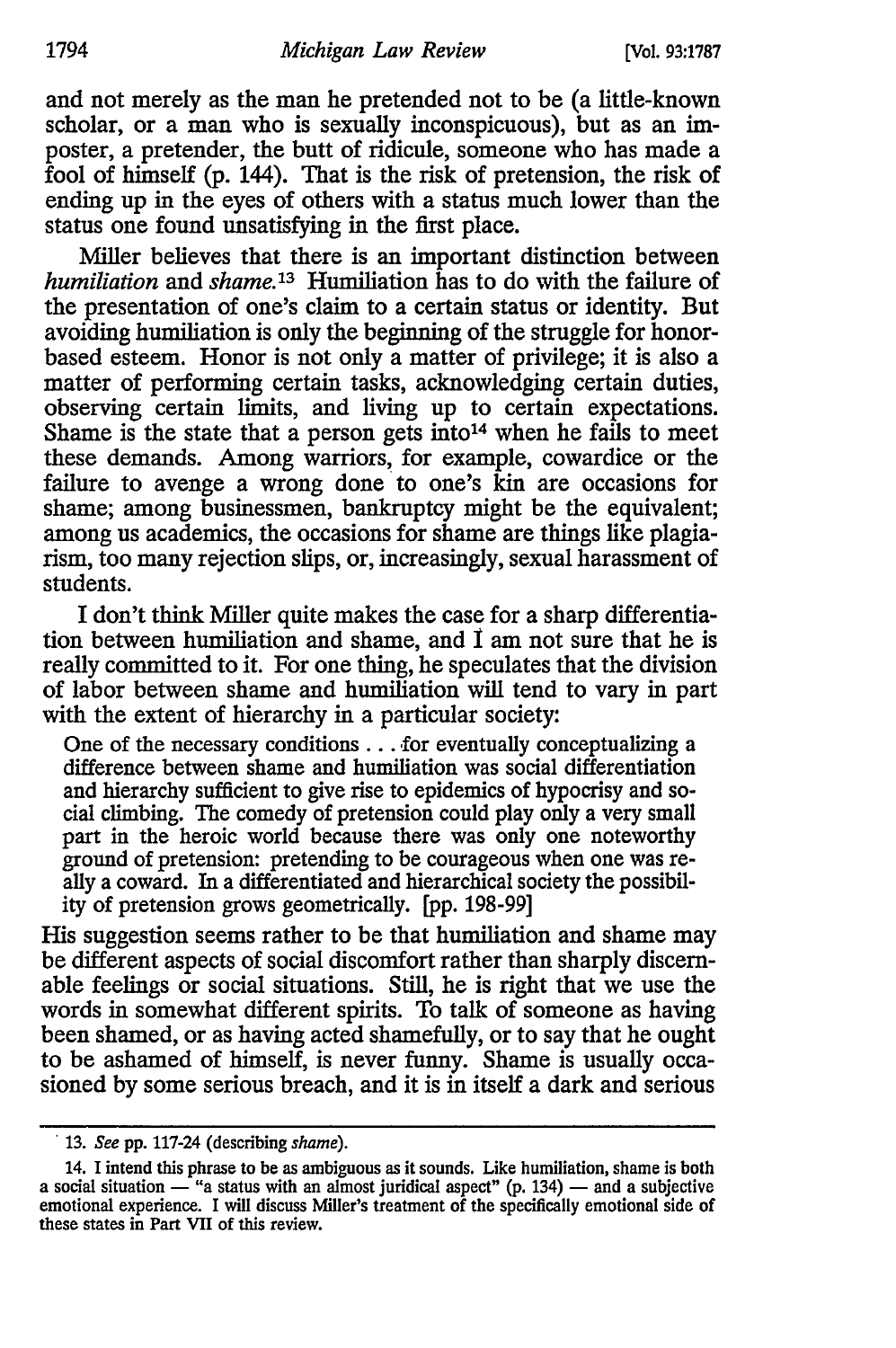matter. Humiliation, by contrast, can be the subject of ribald comedy: think of Falstaff, for example, or Malvolio in *Twelfth Night.* 

But, though Miller stresses the comedy of humiliation, he is right to add that:

The delight we take in the discomfiture of the pompous can never be one of simple mirth. There is always a tinge of brutality in it, the delight of kicking someone who is down, a delight we can indulge in because the justice and desert of the humiliation excuses us from having to make excuses for our failure of fellow-feeling. We can even congratulate ourselves on the labor we devote to the administration of such justice as a service to the community. [p. 149]

The book is dominated from the beginning by a disturbing story Miller tells about his own participation in such an act of collective brutality (pp. 1-5). He and a bunch of his colleagues decided to humiliate a boorish and pretentious member of their reading group by conspiring not to turn up at his house when it was his turn to host the group's meeting. They called him an hour or two after the appointed time to tell him they were watching a basketball game on television at the house of another, more popular group member instead. This call ensured that he knew they were together and that he would not be able to comfort himself with the thought that he must have been mistaken about the date. It appears that the humiliated member never joined the group again.

Readers' reactions to this story, and the author's telling of it, will vary, but I bet that mirth is not among them. The comedy seemed forced even among the humiliators:

We made jokes about the situation, drawing the connection between our own actions and the kind of ostracism and social disciplining that might have taken place in saga society. And we laughed harder than the jokes deserved. We constructed self-congratulatory justifications for our behavior: we hyperintellectualized souls had shown ourselves worthy of our subject matter and were wonderfully preindustrial in the best Viking manner. [p. 3]

On reflection, Miller's main justification for participating in this action is that the boor had it coming to him. The man "was treated to the rude truth that not only hospitality engenders obligations to reciprocate, but that offenses and assaults do too" (p. 5), even though his offenses and assaults consisted only of general social incompetence and the "academically suicidal habit of lecturing to people about their own subject matter on which he was usually woefully misinformed" (p. 2).

If there is justice here, what are the norms that it vindicates? Some of the norms are associated with the ranked or valued identities sustained in social interaction:

It is for the community to determine the social position to which you justifiably belong. Your job is to know where they are likely to put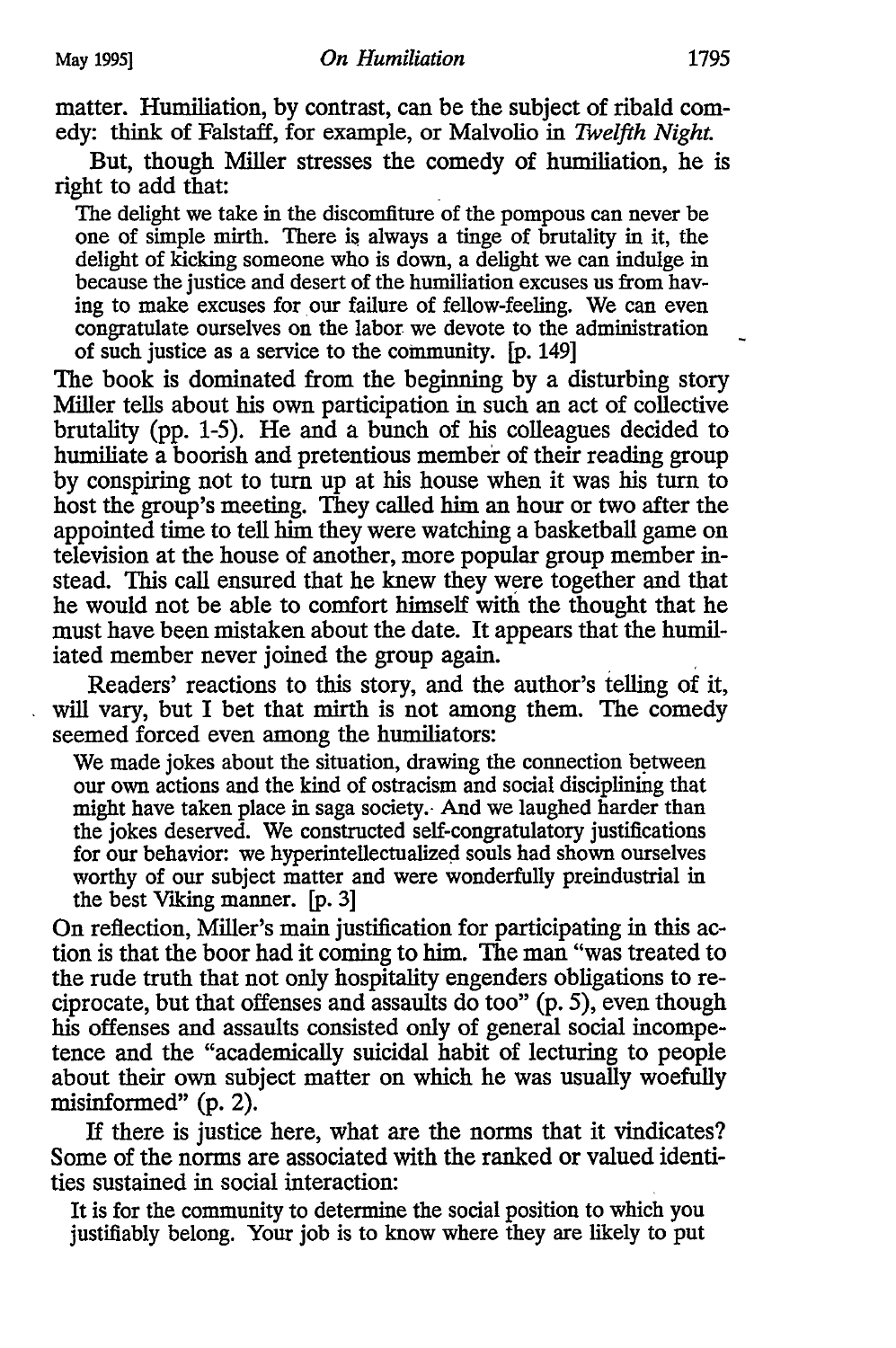you, based on both your knowledge of the relevant standards of judgment and how you stack up in relation to them. And you will be punished if you are unable to do so. [pp. 142-43; footnote omitted]

The pretentious person is punished, in effect, for failing to observe norms that are remarkably similar to norms of honor - hardfought bases of distinction and ranking that are social in character and thus not to be left to the whims of individual vanity or pomposity.

Yet putting the matter in terms of individual transgression of group norms15 may not quite get at the issue of honor. I hesitate to lecture the author on something he knows more about than I do, but I suspect that in saga society matters of social status are *not* in fact securely upheld by group norms. On the contrary, the vindication of one's standing as a great warrior, or as a man to whom respect is due on some other ground, is largely left to the individual himself: *he* must claim and enforce his due, and if he does not do it, that may be a sign, so far as the group is concerned, that he is not entitled to that status after all. Individual honor is therefore much more precarious than talk of group norms suggests; it is much more a matter of the individual's vigilance in sustaining his own status, which explains the saga heroes' extraordinary prickliness and sensitivity to others' opinions, to their recognition, and to their affronts. I do not mean that there is no social content to status or honor in these circumstances: I cannot make myself a great warrior by forcefully presenting myself as such. Still part of what it takes socially to be a great warrior *is* to be preoccupied with others' recognition. In this regard, being a great warrior is not like being a Nobel Prize winner - an objective matter of rank or achievement that anyone can look up. It is more like being a "mover and shaker" in modem politics — a status one can sustain only by behaving as though one were a mover and shaker, a status that may be lost if one fails vigilantly to uphold it in the eyes of others.

v

It is a common observation that when we deal with one another as equals, we deal with each other not as though distinction did not matter, but as though we were all equally distinguished. To the extent we are an egalitarian society, to the extent that we accord people certain rights simply on the basis of their humanity, we are, as Gregory Vlastos observed, "much more like a caste society (with a

<sup>15. &</sup>quot;[H]umiliation can run across the closed boundaries of the honor group. In fact, humiliation is the emotional experience of being caught inappropriately crossing group boundaries into territory one has no business being in." P. 145.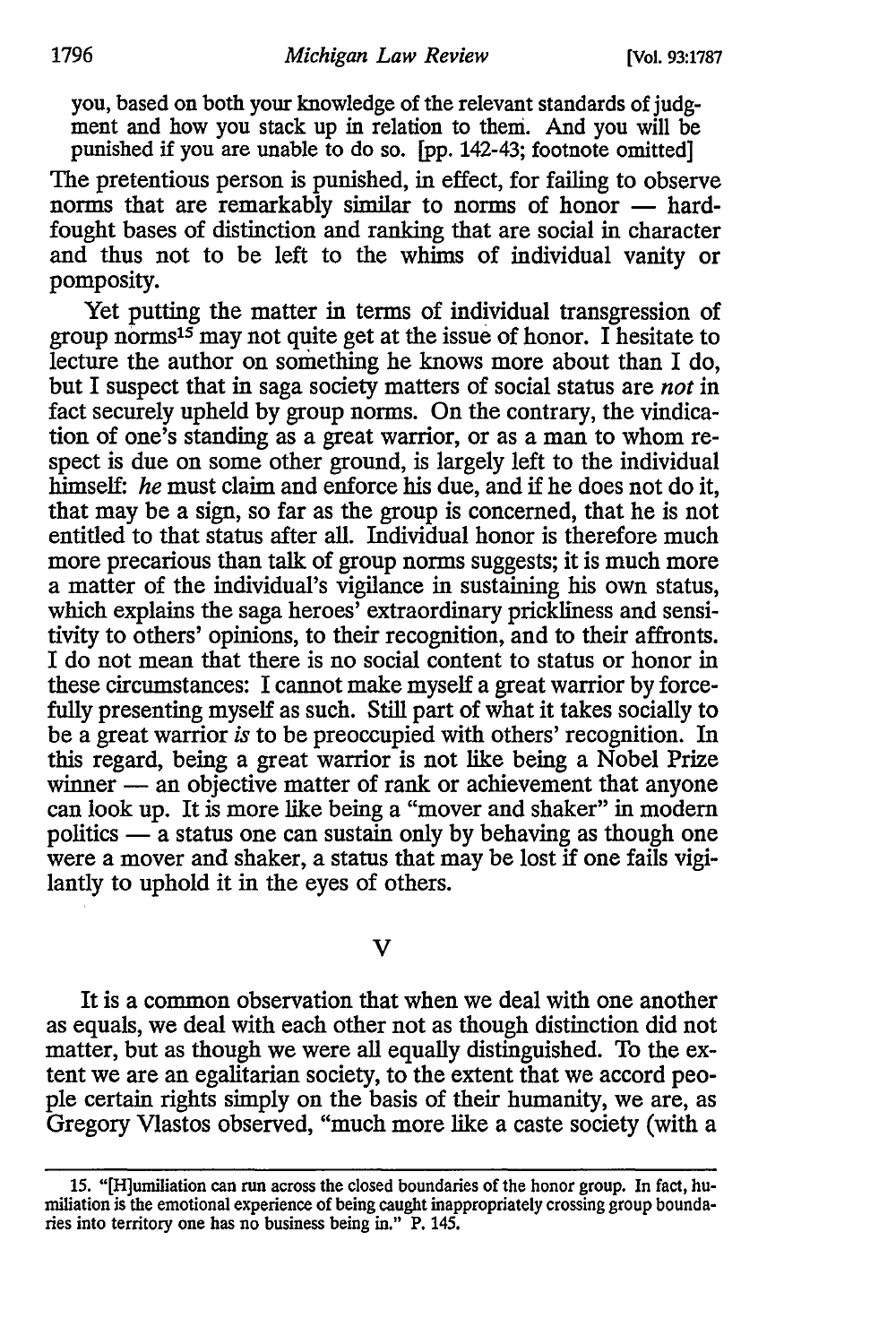*unique* caste)" than like a society in which everything is based on fine differentiations of merit.16

[T]he fact that first-class citizenship, having been made common, is no longer a mark of distinction does not trivialize the privileges it entails. It is the simple truth, not declamation, to speak of it, as  $\tilde{I}$  have done, as a 'rank of dignity' in some ways comparable to that enjoyed by hereditary nobilities of the past. $17$ 

If there is anything to this, we might expect issues of honor and humiliation to present themselves not only as "an inherent consequence of ranked social difference"  $(p. 142)$ , but also in relation to the basic ranking  $-$  of ordinary membership  $-$  in any society. Though Miller's main interest in the modem world focuses on the petty pretensions and deflations of polite social interaction, he does spend a perceptive page or two on what he calls "Humiliation with a big  $H^{\gamma}$  (p. 165), the humiliation practiced by a torturer or a concentration camp guard.

The humiliation in that horrific world can still be subsumed within the notion of pretension deflation which defines so much of comic humiliation. But the pretension being deflated in that upside-down sadistic world is different. It is not the unmerited claim to a higher social status in the moral and social world than one justifiably merits; rather the claim of the torturer, the concentration camp guard, the ideologies of ethnic, racial, and religious genocide, is that.the humanity of their victims is a pretense. [p. 165]

Part of what the torturer tells his victims is "that all social norms" are suspended in dealings with them because they are not human" (p. 167). But part of the enterprise, Miller says, is also to show that despite the unambiguous validity of the victim's claim to human status, he can be made to behave in ways that are, at least superficially, at odds with that status. There is a dreadful logic to this degradation: "[A] human who acts like a rat justifies his torture for two contradictory reasons: because he disgraces his humanity by acting like a rat and because as a rat he is pretending to humanity, a most disgraceful and arrogant presumption for a rat" (p. 166).

What can the hell of torture tell us about the purgatory of everyday life? It can tell us that there are ways we fear we might be or behave that might be difficult to reconcile, at the level of social appearances, with the dignity of our status as humans. An individual pleading for mercy, an individual who has lost control of bodily functions, or an individual from whose smell others recoil is still, in principle, a human person with the rights and privileges attendant to that status. But it matters intensely to people as a matter of very basic self-esteem that they not be in these situations, and that may

<sup>16.</sup> Gregory Vlastos, *Justice and Equality, in* THEORIES OF RIGHTS 41, 54 (Jeremy Waldron ed., 1984).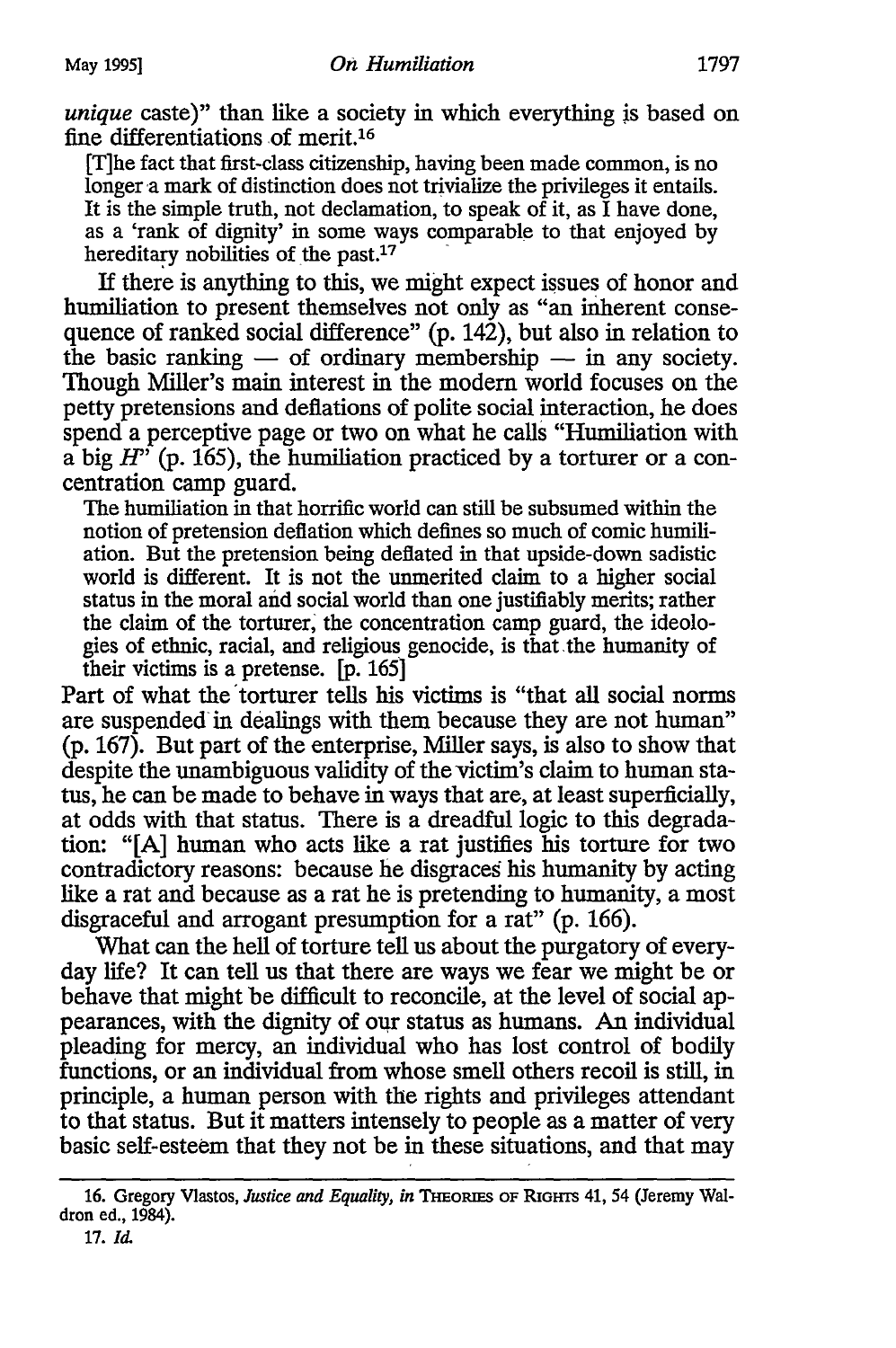be a sign that the status of person carries connotations of some sort of vague obligation to hold or bear oneself in a certain way appro-<br>priate to the dignity of one's equal but noble rank.<sup>18</sup>

It is also a sign, of course, that our commitment to equal dignity is perhaps a little more contingent than conventional rhetoric suggests. Though we proclaim that first-class citizenship is at once crucial, universal, and inalienable, in fact the readers of *Humiliation*  are likely to acknowledge that the status that matters most to them is respectable membership in their class or, less tendentiously, in the circles in which they practice their profession, conduct their business, and do their socializing. This membership defines what we might regard as the normal baseline of honor for most of us; a fall from this status would not be regarded as mere decline in rank but as some sort of catastrophe. Specifically *ranked* social differ $e^{\frac{1}{2}}$  ence  $-$  organized around wealth, reputation, social or scholarly prowess - is then built up from this baseline as a further structure of honorific status. So when Miller observes that "[m]ost of our disposition with regard to honor is defensive rather than offensive, preserving rather than acquisitive" (p. 204), I take his suggestion to be that baseline respectability matters for most of us much more than competitive status.

Presumably something similar applies also to other classes or strata. Those with whom one interacts socially sustain among themselves both a baseline of respectable group membership and a hierarchy of competitive achievement relative to that baseline.

Because *basic* status is thus stratified, Miller should be less embarrassed than he is about the general applicability of his observations. He remarks modestly at one point that the book comprises "the reflections of an academic on the psychology and sociology of certain social practices common to those who occupy comparable social niches" (p. 198), and even more modestly at another point that he is focusing "mainly on practices I am intimately familiar with" and that the claims he is making "should be held to obtain only for the narrow American academic or educated white communities I am immersed in" (p. 13). The narrowness of focus seems fine to me, and it contributes of course to the sharpness of his analysis. There is no reason at all to think that his analogy between saga Iceland and modem America has to work at the level of whole societies. The world of the saga heros is a homogenous tightly knit world of dense interaction; its appropriate analogue in America, then, is not American society as a whole, but rather groups or strata that are comparably homogenous or comparably tight-knit. One

<sup>18.</sup> See also the discussion in Jeremy Waldron, *Homelessness and the Issue of Freedom,* 39 UCLA L. REv. 295, 320-21 (1991) (discussing the relation between urination and human dignity).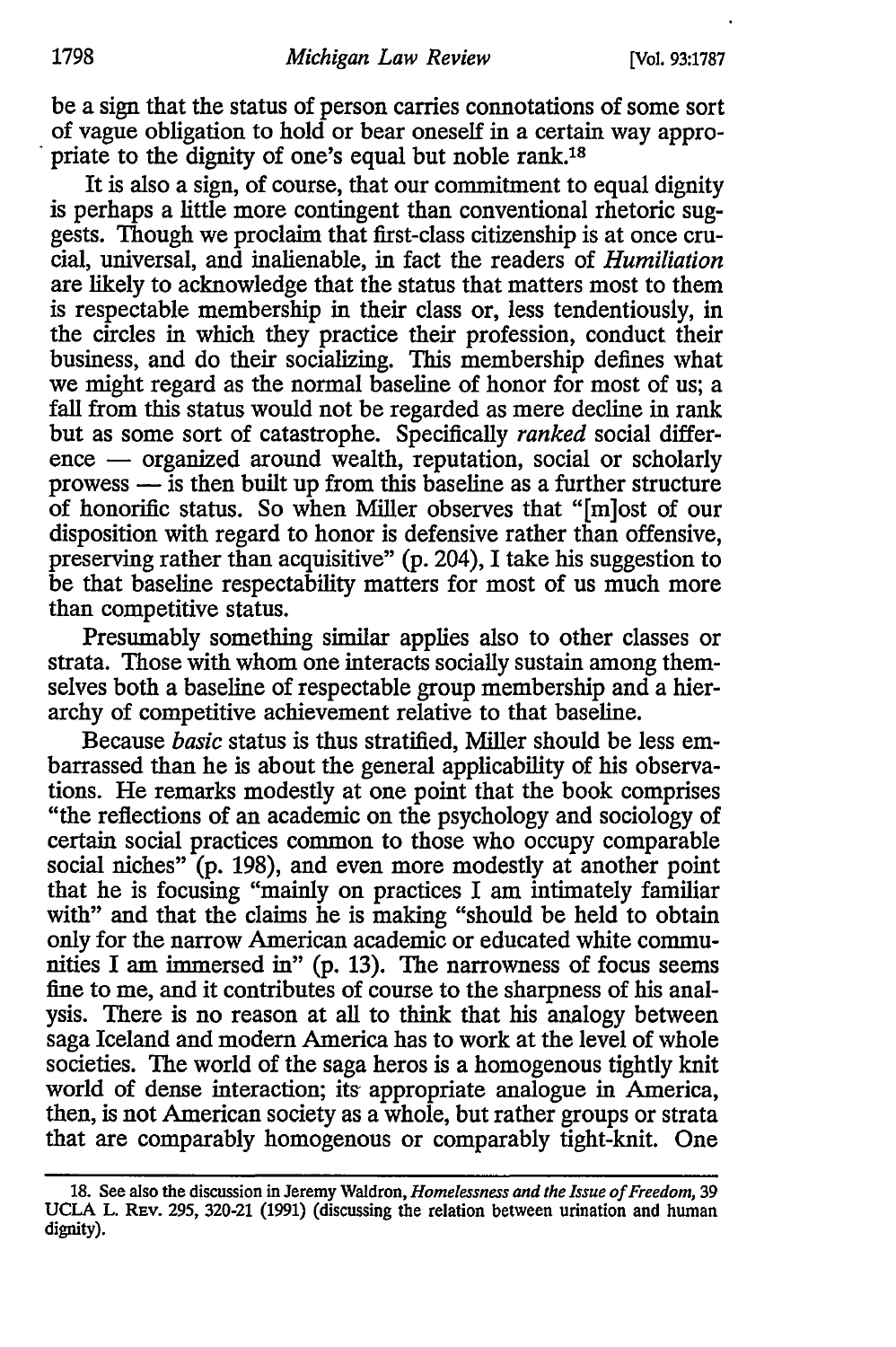might of course choose any group  $-$  urban black males, for example, or rural farmers — and there would be a problem for Miller's account if there were some such groups that knew nothing of status, honor, and humiliation. But this brings us back to the basic point of strategy I mentioned at the beginning of the review. By focusing on the group whose members would be *least* likely to see their lives as comparable to the violent, honor-ridden world of the saga heroes, Miller takes on the hardest case, and therefore makes a promising start on the wider enterprise of showing the place that honor occupies in social structure generally.

These considerations also help to explain the methodology that Miller uses. He writes:

What I am after is not hard and testable in the narrow empirical ways of a certain style of social science. I credit feels, hunches, and my method is largely the interpretation of what I consider to be recognizable situations involving the discomforts of norm violation and norm adherence, the awkwardness of self-presentation in simple social interaction, and the pains of social and minor moral failure. [pp. 133- 34]

Nowhere. is this methodology better deployed than in Miller's discussion of American middle-class conventions about hospitality and gift-giving. His theme in that discussion is what he calls "the dark, obliging, and importuning side of gifts" (pp. 5-6). Though gifts advertise themselves as tokens of spontaneous goodwill, we all know that the occasion and scale of gift-giving is governed by quite strict social norms, and that this is connected to the-fact that giving an appropriate gift is almost always the first move in a game of reciprocity; it therefore operates in part as the creation of an obligation. To give another a gift at the very top end of the range of acceptable scale or expense is thus something of an imposition, calling as it does for the other to reciprocate on a similar scale. If the other would not have chosen to initiate an exchange at that level, the gift will be resented as both a burden and a potential insult. Miller's Nordic heroes killed each other over matters much less serious than this.

In modem polite society, we do not respond to gifts with threats or violence. But we often feel them as annoyances just the same. The gifts on which Miller focuses particularly are food and drink, in the form of domestic hospitality: the dinner invitation. His account of this institution and its attendant norms of reciprocity and obliga· tion (pp. 25-35) is sharp and knowing, in a "Miss Manners" sort of way. Much of it consists in a discussion of how one can avoid an unwanted invitation, or, if one cannot avoid it, how one can avoid having to reciprocate, or, if one cannot avoid that, how one can avoid "the horror . . . of an eternal recurrence of gift and countergift" (p. 29), all the while falling just short of humiliating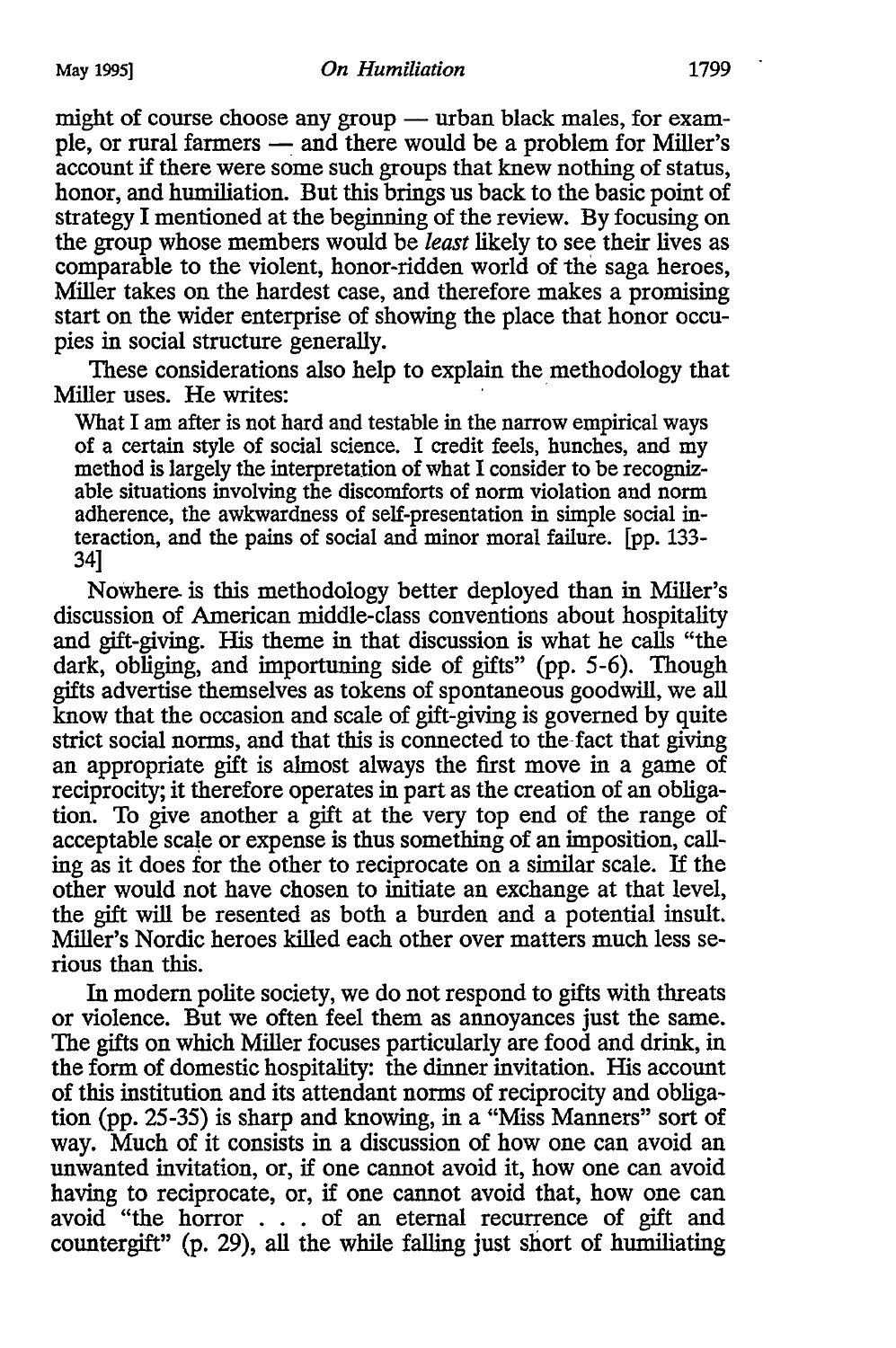either oneself or one's host. In these practices and conventions, in their exceptions, and in the intricacy of the strategies involved in avoiding both obligation and affront, we see the force of Miller's observation that, although we do not kill each other like the saga heroes, still, among us, "humiliation is a normal risk of normal interaction; it is an unavoidable feature ... of civilized emotional life" (p. 206). '

VI

So far, I have outlined what we might call the "objective" side of Miller's analysis: humiliation and shame as social relations between persons and norms. What about humiliation, the feeling? It is no doubt possible as Miller says to *be* humiliated without *feeling* humiliated: "The incorrigibility of certain pompous souls is the proof of the pudding" (p. 146). Admittedly the possibility is paradoxical: there would be little point to establishing humiliation as a social condition or predicament if those who suffered it were by and large oblivious to the fact.

What is it to *feel* humiliated? What is the relation, exactly, between the social fact and the subjective experience? Leaving aside the question of what occasions the humiliation, are there proper and improper *ways* of feeling humiliated? Do these ways vary across cultures? How does emotional vocabulary interact with feeling and culture? Is *anger,* for example, the same in all cultures? What difference does it make to emotional life, when a culture begins to draw verbal distinctions between *shame, embarrassment,* and *humiliation?* Some of the most interesting analysis in the book results from Miller's perseverance with questions like these, and his refusal to succumb to a simplistic notion of feelings as purely personal, purely inner, or purely subjective. The refusal is dictated in part by his starting point in Icelandic literature: "[T]he saga authors and saga characters do not especially like to indulge themselves in emotion talk" (p. 108). Reading the sagas, we are tempted to think of the heroes, and their victims, as unfeeling brutes (p. 93), for they respond to outrage or injury not, as we would, by garrulous revelations of how it makes them feel, but by either action or talk about action, supplemented occasionally with somatic descriptions, given by the narrator, of blushing or pallor. Miller of course wants to resist the temptation, and so that leads him to raise searching questions about what, if anything, an account of one's feelings *adds*  to an account of one's actions or of what is expected of one.

Philosophical behaviorism seeks to identify mental states with external behavior or dispositions to behavior.<sup>19</sup> Miller is no beha-

<sup>19.</sup> The *locus classicus* is GILBERT RYLE, THE CoNCEPT OF MIND (1949); see also Luo. WIG WITTGENSTEIN, PHILOSOPHICAL INVESTIGATIONS (G.E.M. Anscombe trans., 1958).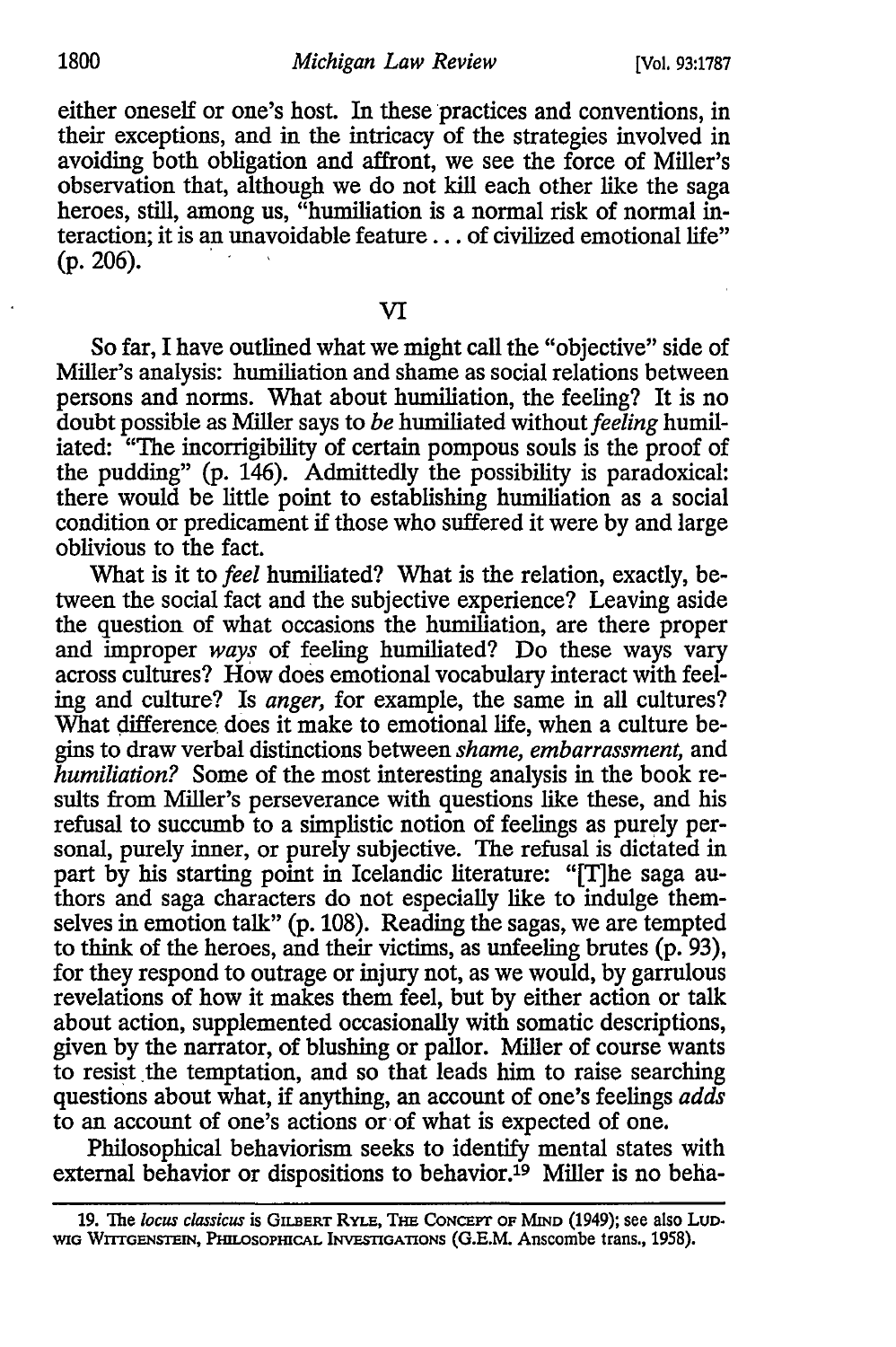viorist,20 but he takes the connection between inner and outer seriously. enough to suggest that the *feeling* of humiliation might, in large part, be the subjectively experienced readiness to respond to the social fact of humiliation. If the socially appropriate response to humiliation is to lash out at the humiliator, then one will feel the combination of anger, fear, and excitement that usually accompanies aggression toward another. If humiliation tends to feed on *it*self, as one suffers not just the loss of pretended status, but the loss of face that comes from exposure as· a pretender and the further humiliation of being regarded as a figure of fun, then one would expect fear to figure largely in the experience of humiliation. These, however, are just intermediate explanations, raising further questions about fear, anger, and other basic emotional states. Fear of death might be a different kind of experience from fear of ridicule, not just the same experience, more or less intensely felt, in response to a different stimulus. Fear, for a person whom the culture expects and permits to scream in response to certain threats, may be different from fear for a person from whom a paralyzed silence is expected (p. 99).

Above all, Miller is interested in the relation between feelings and words. Notoriously, we use the single term "snow" to cover many different kinds of precipitation that other cultures carefully distinguish. Our emotional vocabulary may mark similar differences, Miller suggests.

The existence of the concept and term, say, of anger might cause us to ignore the differences between closely related hostile feelings and· lump them together.... They tend to make us subsume our emotional states, or at least our understanding of our emotional states, into the ready-made category the word provides. [p. 101]

Correspondingly, the late emergence of the English words "embarrassment" and "humiliation" may be a sign that people are in a position to make finer and finer distinctions among the emotions associated with honor.

Miller is not, however, ingenuous about the power of words themselves in this regard. In a discussion of the English epic *Sir Gawain and the Green Knight* (pp. 183-95), Miller notes that we are presented with what is undoubtedly a distinction among shame, humiliation, and embarrassment, even though our *words* for these

<sup>20.</sup> But he does use consciousness of body as a rich, expressive device for capturing emo-<br>tion. Thus, for example:

With humiliation, the feeling may also lead to blushing and rising temperature, but the center of feeling is the gut. The stomach goes queasy, the bowel contracts. One may even feel the sudden urge to defecate which fear produces with the attendant efforts of tightening in the bowel to prevent oneself from doing so. [pp. 160-61]

 $\overline{O}$ nce  $\overline{-}$  just *once*  $\overline{-}$  I would like to hear a description of that quality in response to the typical television interviewer's question to the victim of some catastrophe: "How did you feel?".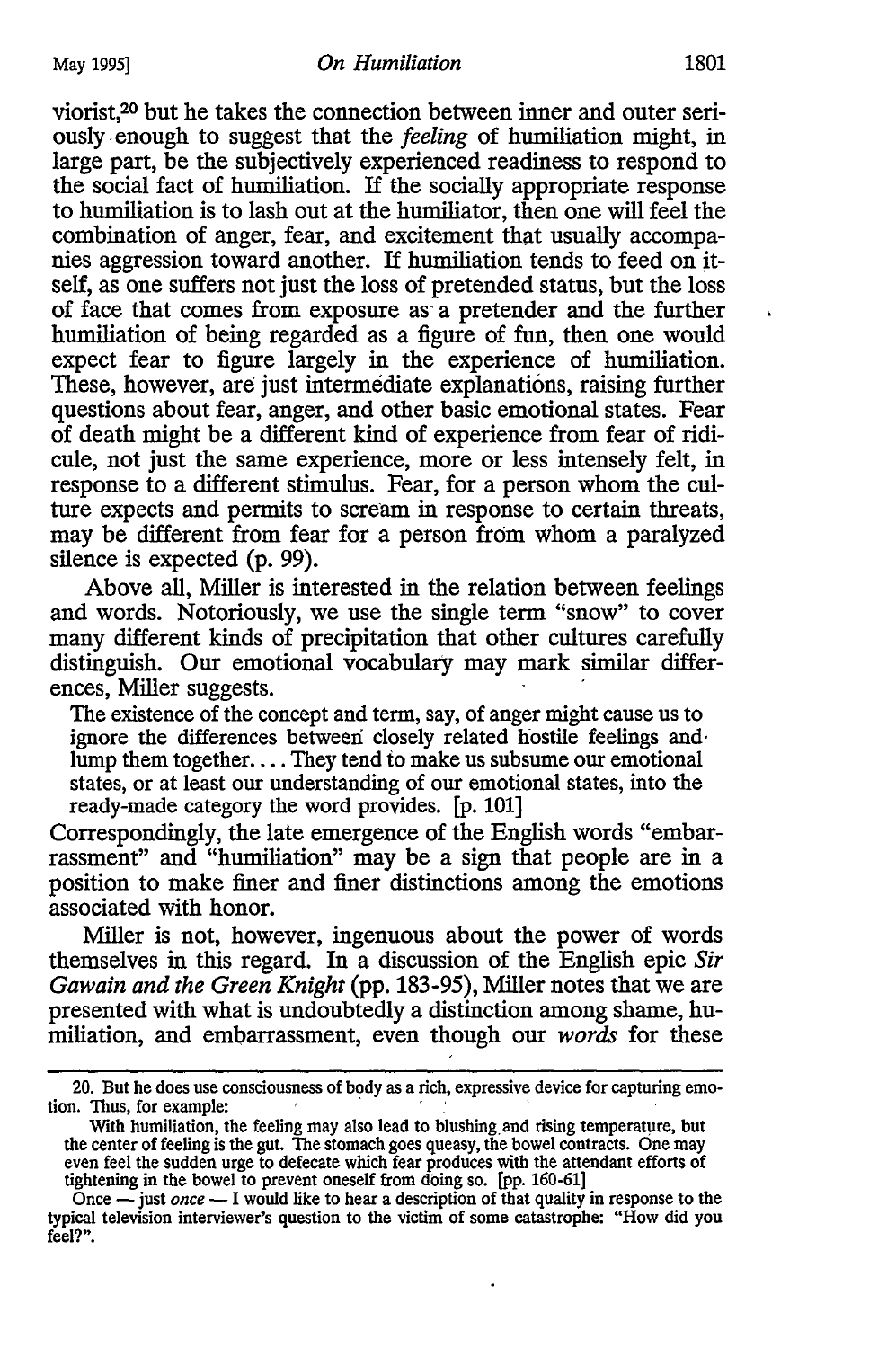#### 1802 *Michigan Law Review* [Vol. 93:1787

emotions (or their equivalents) were not available: "It seems reasonable to assume that the richness of one's emotional life depends to some extent on the richness of linguistic resources available for the expression of emotions, yet language does not need a rich lexicon of specifically dedicated emotion terms to fund this richness" (p. 195). What may be more important is the complexity and variation among norms, rituals, and responses associated with various situations in social life, for in structuring behavior, these will necessarily structure conscious experience as well. Miller insists that we must not lose sight of the fact that in some contexts, emotion terms may serve mainly "as surrogates or shorthands for describing ritualized behavior or for making normative claims" (p. 101). We get a slight sense of this from the way in which we can say that a bereaved person is "in mourning" whether he or she *feels* sad or not, and Miller's suggestion is that something similar may be true also, sometimes, of being angry, afraid, affronted, ashamed, and humiliated.

#### VII

I said at the beginning that William Miller is a Professor of Law. He has not attempted in this book to draw any heavy-handed connections between the honor world, whether in saga Iceland or polite Ann Arbor, and the legal world. *Humiliation* is a book about the sort of people we are and the way we structure our interactions, and of course that is something that any lawmaker will do well to take into account. But Miller leaves it to others to draw on his resources.

Beyond that, there is an occasional suggestion that the world of honor and the way we behave therein is antagonistic to the world that law purports to create. Modern institutions — law, state, and economy — claim to have created a pacified society in which people are supposed to feel sufficiently secure not to have to take their honor into their own hands, so to speak. Miller has his doubts about this claim, noting that the modem state's emergence with a Weberian monopoly on violence was violent in itself (pp. 81-82) and moreover usually redounded to the benefit of violent aggressors and to the detriment of their victims. The rule against violence was more likely to be enforced against aggrieved and identifiable victims than against the unpredictable sociopaths who attacked them.21 But whatever the merits of modernization, Miller thinks it has left space enough for us to behave in premodem ways:

<sup>21.</sup> This point would have been clearer in Miller's presentation if he had represented Max Weber's definition of the state more accurately in terms of "a monopoly of the legitimate use of physical force" rather than "a monopoly on the means of violence." P. 80. See MAx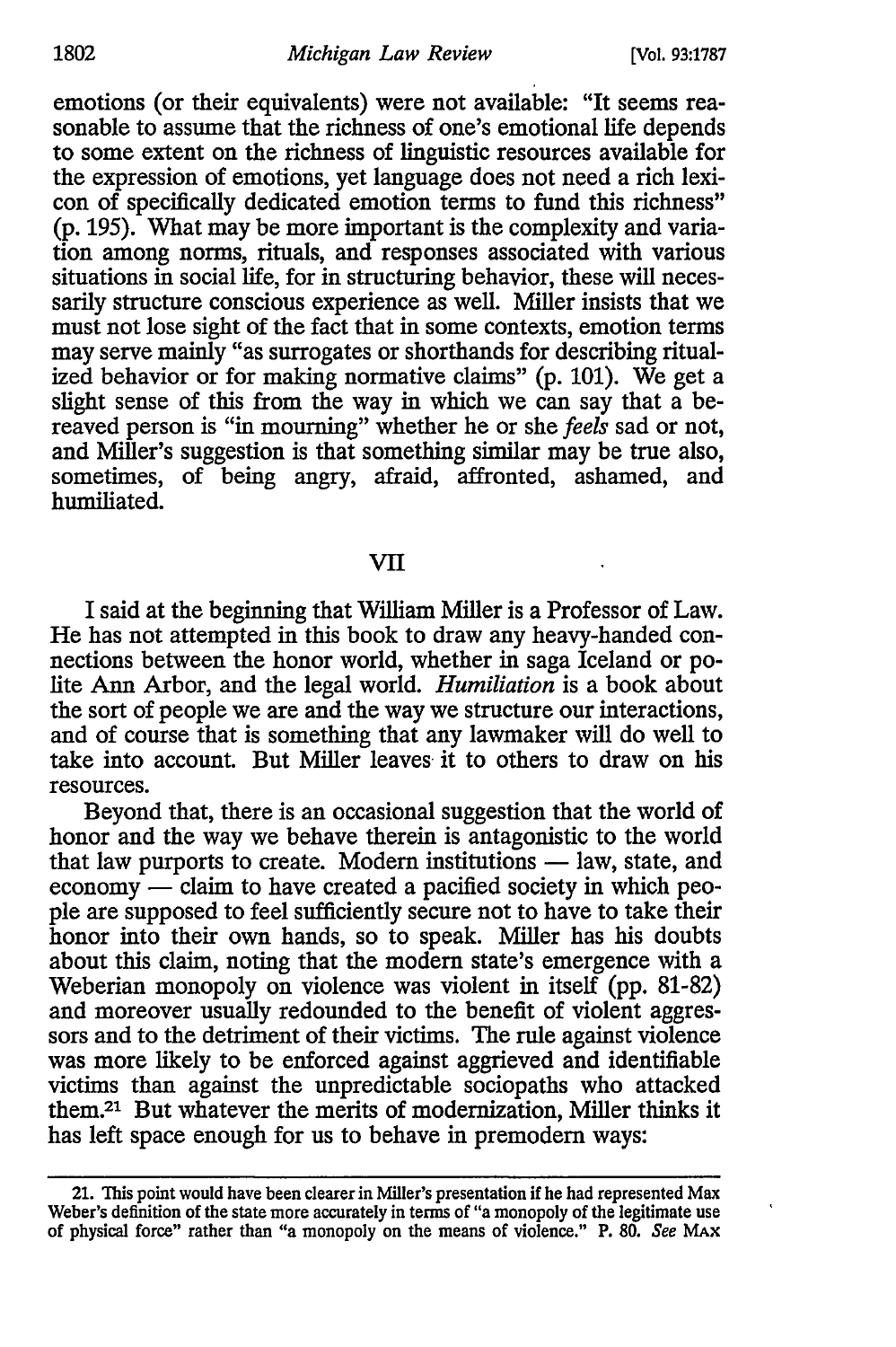[D]espite the claims of the law, the state, and certain religions, within certain groupings we still live as if we were people of honor. True, not all or even most of the roles we play function in the way the honor game does, and it may be that even the roles we consider most important have very little to do with the mechanisms of honor. But it is hard to get through a life without having a feel for some of the things at stake in the world of honor, whether they be in the horrors of high school, in the pressures of career, or in the simple exchange of gifts and meals with family, friends, and workmates. Amazingly, in spite of the reputed all-intrusive evil hegemony of modem institutions~ we still manage to create spaces for ourselves within which we function rather preindustrially for all that. And it is in these spaces that we often find our deepest being engaged. [pp. 51-52; footnote omitted]

I wonder about this "preindustrial" thesis. We should recall that one of Miller's hypotheses is that, although shame and humiliation are both associated with the culture of honor, the specifically verbal distinction between them emerged quite late, with extensive social differentiation generating an epidemic of pretension and hypocrisy (p. 199). It would be wrong to suggest that this hierarchy is premodem or preindustrial; on the contrary, Miller claims that it is saga society that lacks extensive differentiation (p. 199).

Alternatively, if one wanted to emphasize the decline of hierarchical status and the rise of modem equality, there would still be the points discussed in Part VI above, that even equal status is disciplined by certain norms that function very like norms of honor. Think of the importance, to our standing in the world, of having "good credit"  $\overline{\phantom{a}}$  that is, of not having slipped from the expectations applied to the financial dealings of the ordinary citizen. It would surely be naive to suggest that modern institutions disdain the aspects of honor and the potential for shame and humiliation associated with this status in favor of more legalistic forms such as an action to recover a debt or the foreclosure of a mortgage. It is, rather the *legal* remedy that seems exceptional in the modern world; for the most part, society relies on the average person's intense fear of loss of status to enforce its economic order.

But this is just a quibble. *Humiliation* does not aspire to be a work of legal theory, except in the very broadest sense that all social and literary reflection is relevant to the world with which law purports to come to terms. On its own terms, *Humiliation* is a delight: It is a sly and challenging presentation or (re)presentation of ourselves to ourselves.

At the beginning of the book, Miller observes that "we ... are not strangers to the nervousness and tensions that necessarily accompany caring about what others think about us" (p. ix). Though

WEBER, *Politics as a Vocation, in* FROM MAx WEBER 77, 78 (H.H. Gerth & C. Wright Mills eds., 1948).